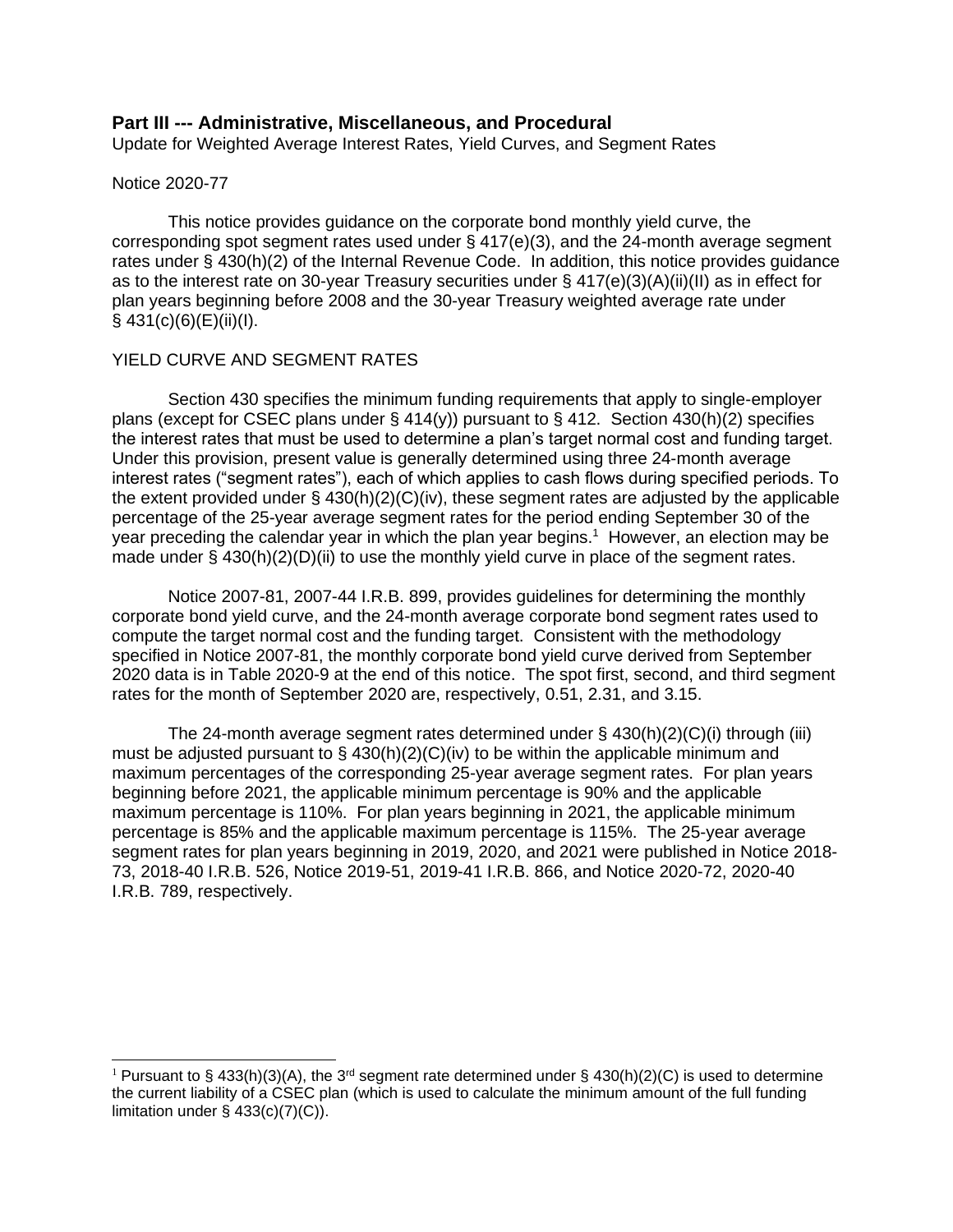# 24-MONTH AVERAGE CORPORATE BOND SEGMENT RATES

The three 24-month average corporate bond segment rates applicable for October 2020 without adjustment for the 25-year average segment rate limits are as follows:

| 24-Month Average Segment Rates Without 25-Year Average Adjustment |                      |                       |                      |  |  |  |  |  |
|-------------------------------------------------------------------|----------------------|-----------------------|----------------------|--|--|--|--|--|
| <b>Applicable Month</b>                                           | <b>First Segment</b> | <b>Second Segment</b> | <b>Third Segment</b> |  |  |  |  |  |
| October 2020                                                      | 2.11                 | 3.30                  | 3.86                 |  |  |  |  |  |

Based on § 430(h)(2)(C)(iv), the 24-month averages applicable for October 2020, adjusted to be within the applicable minimum and maximum percentages of the corresponding 25-year average segment rates, are as follows:

| Adjusted 24-Month Average Segment Rates      |                         |                                |                                 |                                |  |  |  |  |
|----------------------------------------------|-------------------------|--------------------------------|---------------------------------|--------------------------------|--|--|--|--|
| <b>For Plan Years</b><br><b>Beginning In</b> | <b>Applicable Month</b> | <b>First</b><br><b>Segment</b> | <b>Second</b><br><b>Segment</b> | <b>Third</b><br><b>Segment</b> |  |  |  |  |
| 2019                                         | October 2020            | 3.74                           | 5.35                            | 6.11                           |  |  |  |  |
| 2020                                         | October 2020            | 3.64                           | 5.21                            | 5.94                           |  |  |  |  |
| 2021                                         | October 2020            | 3.32                           | 4.79                            | 5.47                           |  |  |  |  |

# 30-YEAR TREASURY SECURITIES INTEREST RATES

Section 431 specifies the minimum funding requirements that apply to multiemployer plans pursuant to § 412. Section  $431(c)(6)(B)$  specifies a minimum amount for the full-funding limitation described in  $\S$  431(c)(6)(A), based on the plan's current liability. Section 431(c)(6)(E)(ii)(I) provides that the interest rate used to calculate current liability for this purpose must be no more than 5 percent above and no more than 10 percent below the weighted average of the rates of interest on 30-year Treasury securities during the four-year period ending on the last day before the beginning of the plan year. Notice 88-73, 1988-2 C.B. 383, provides guidelines for determining the weighted average interest rate. The rate of interest on 30-year Treasury securities for September 2020 is 1.42 percent. The Service determined this rate as the average of the daily determinations of yield on the 30-year Treasury bond maturing in August 2050. For plan years beginning in October 2020, the weighted average of the rates of interest on 30-year Treasury securities and the permissible range of rates used to calculate current liability are as follows:

| <b>Treasury Weighted Average Rates</b>       |                                                    |              |  |  |  |  |  |  |
|----------------------------------------------|----------------------------------------------------|--------------|--|--|--|--|--|--|
| <b>For Plan Years</b><br><b>Beginning In</b> | <b>30-Year Treasury</b><br><b>Weighted Average</b> |              |  |  |  |  |  |  |
| October 2020                                 | 2.43                                               | 2.19 to 2.55 |  |  |  |  |  |  |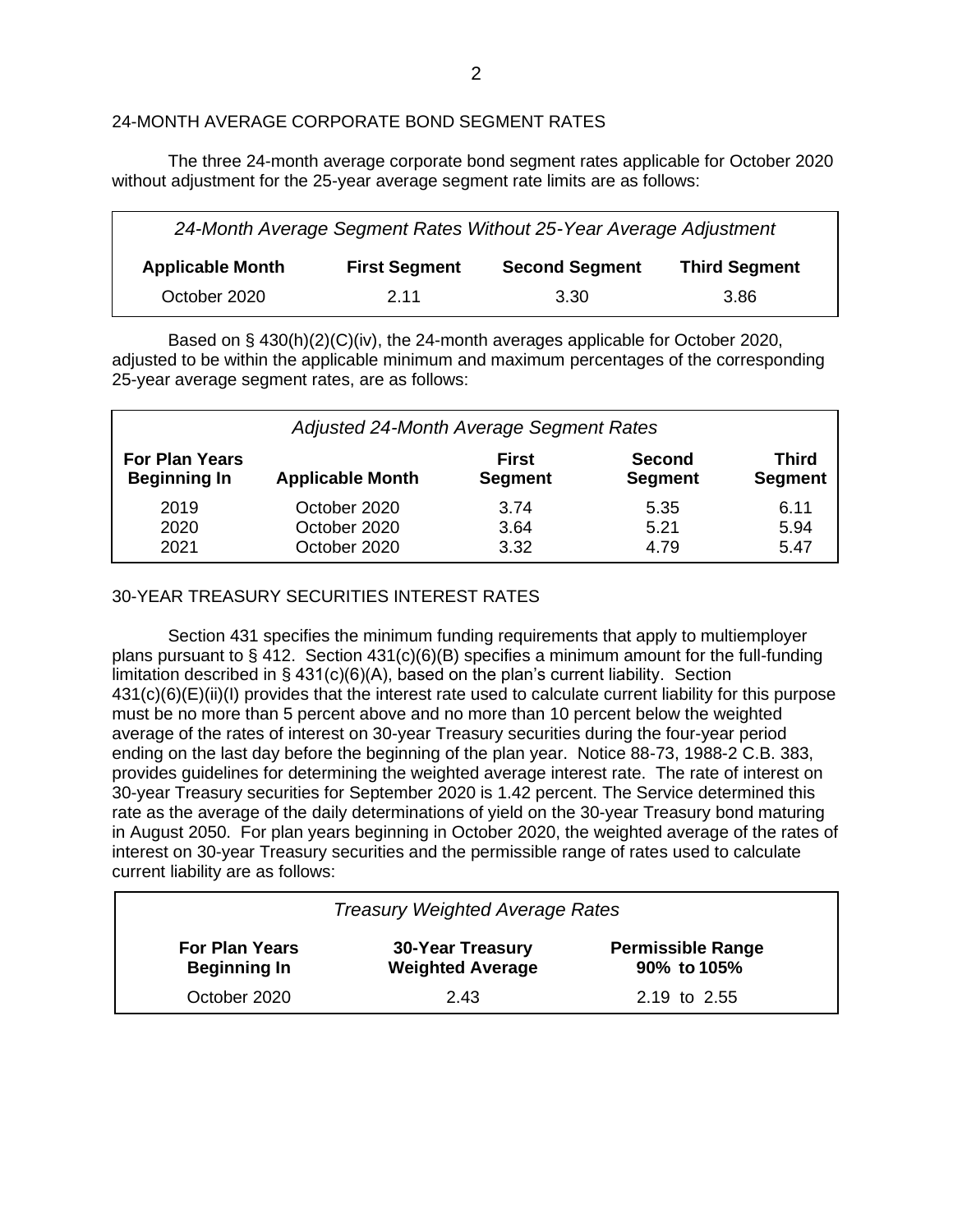### MINIMUM PRESENT VALUE SEGMENT RATES

In general, the applicable interest rates under § 417(e)(3)(D) are segment rates computed without regard to a 24-month average. Notice 2007-81 provides guidelines for determining the minimum present value segment rates. Pursuant to that notice, the minimum present value segment rates determined for September 2020 are as follows:

| <b>Minimum Present Value Segment Rates</b> |                      |                       |                      |  |  |  |  |  |
|--------------------------------------------|----------------------|-----------------------|----------------------|--|--|--|--|--|
| Month                                      | <b>First Segment</b> | <b>Second Segment</b> | <b>Third Segment</b> |  |  |  |  |  |
| September 2020                             | 0.51                 | 2.31                  | 3.15                 |  |  |  |  |  |

DRAFTING INFORMATION

The principal author of this notice is Tom Morgan of the Office of the Associate Chief Counsel (Employee Benefits, Exempt Organizations, and Employment Taxes). However, other personnel from the IRS participated in the development of this guidance. For further information regarding this notice, contact Mr. Morgan at 202-317-6700 or Paul Stern at 202-317-8702 (not toll-free calls).